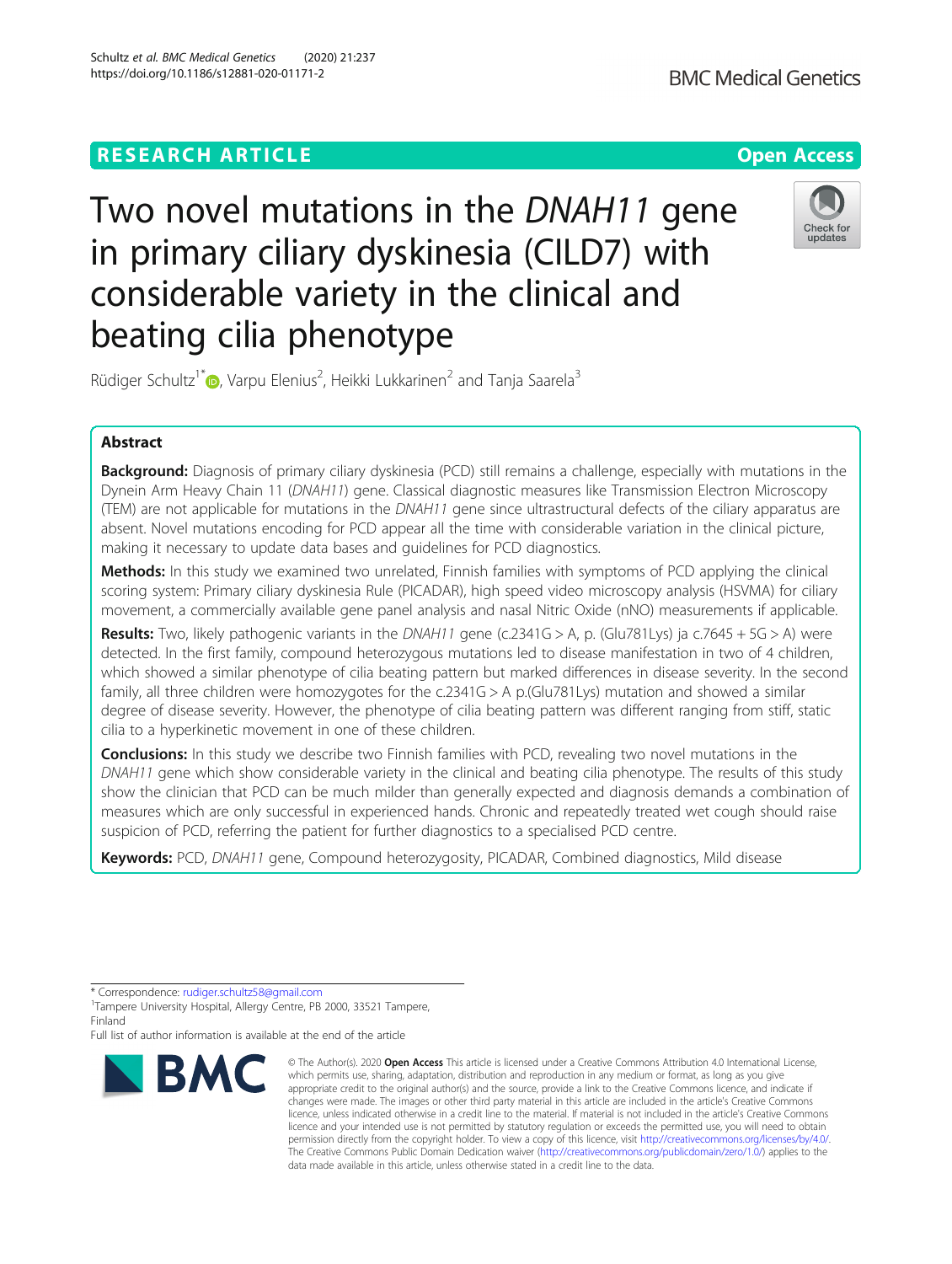## Background

Primary ciliary dyskinesia (PCD) is an inherited, genetically and clinically heterogeneous disorder which causes disturbances in the movement of beating cilia. In the sinobronchial epithelium PCD leads to impaired mucociliary clearance. Affected patients suffer from chronic upper and lower respiratory tract infections which may lead in later life to the development of bronchiectasis and serious damage to the lungs [[1\]](#page-5-0). Prevalence of PCD is estimated to be in the range of 1:4000 to 50.000. This gap of disease prevalence probably reflects rather the impaired availability of proper diagnostics than variability of genetics among different ethnic groups [\[2](#page-5-0)]. However, some degree of variability can be explained by a higher prevalence in societies with a high degree of consanguinity [\[3](#page-5-0)].

Over 300 genes are involved in the function and morphology of the ciliary apparatus, from which at least 40 mutations of genes are known to be disease-causing [[4\]](#page-5-0). However, currently one third of patients with PCD have no mutations in these genes [\[5](#page-5-0)]. The *DNAH11* gene encodes for an axonemal outer dynein arm heavy chain that is expressed primarily in the lungs [\[6](#page-5-0)]. Mutations in this gene are associated with PCD but normal cilia ultrastructure [\[7](#page-5-0), [8](#page-5-0)]. Like most known ciliary disorders, mutations in the DNAH11 gene are inherited in an autosomal recessive trait.

The clinical phenotypes of *DNAH11* mutations are similar to other mutations causing PCD, including mild, transient tachypnoea, persistent rhinitis or a blocked nose in the neonate period leading often to feeding difficulties. During childhood, the development of chronic middle ear infections and rhinosinusitis is the prominent feature of the disorder, accompanied by a typical chronic, wet cough due to persistent, bacterial bronchitis. In adulthood, the same symptoms persist but increasingly consolidations, atelectasis and bronchiectasis appear in HRCT investigations and bronchial colonisation of Pseudomonas aeruginosa may be present [\[9\]](#page-5-0). Patients of both genders may also suffer from sub- or infertility [[7\]](#page-5-0). Only 40–50% of patients present with situs inversus or heterotaxy [\[10](#page-5-0)].

Patients with PCD are still underdiagnosed or diagnosed too late [[2\]](#page-5-0). The clinician therefore should also be aware of atypical phenotypes. Tools like the PICA DAR questionnaire may help to raise the level of suspicion. In the past, electron microscopy has been the gold standard for the diagnosis of PCD. However, patients who carry DNHA11 gene mutations show the typical clinical picture of PCD but morphological defects in the ultrastructure of cilia are absent which demands a different diagnostic approach. Today a growing number of centres use a combined, complementary approach, including measurement of nNO and HSVMA as first line diagnostics [\[2](#page-5-0), [11](#page-5-0)].

In this study we describe five patients in two unrelated-, Finnish families from the same area of Western-Finland, which were investigated for PCD on suspicion of one member of each family employing the PICADAR questionnaire after Behan et al. [\[12](#page-5-0)], nNO measurements, HSVMA and genetic testing.

## **Methods**

We examined five children suspicious for PCD from two families who originate both from the same region in Western- Finland. Table 1 gives a summary of clinical and diagnostic findings of our five index patients.

Table 1 Patient Characteristics

| No             | Gender/Age/<br>Family        | nNO         | <b>HSVMA</b>                                                                | <b>Genetics (Mutation)</b>                                                  | <b>Clinical Picture</b>                                                                                                                                                      | <b>PICADAR</b> |
|----------------|------------------------------|-------------|-----------------------------------------------------------------------------|-----------------------------------------------------------------------------|------------------------------------------------------------------------------------------------------------------------------------------------------------------------------|----------------|
|                | Female/ 10 years<br>Family 1 | 73.9-98 ppb | Almost static, minimal,<br>residual movement or<br>vibration of cilia tips. | DNAH11:<br>HET $c.2341G > A$ p.<br>(Glu781Lys) and HET<br>$c.7645 + 5G > A$ | perinatal onset of rhinorrhea, recurrent<br>otitis media, wet cough, blocked nose,<br>rhinosinusitis, asthma bronchiale,<br>situs inversus                                   | 10/14          |
| 2              | Male/ 16 years<br>Family 1   | $301$ ppb   | Slow, stiff and<br>uncoordinated<br>movement, low<br>bending capacity       | DNAH11:<br>HET $c.2341G > A$ p.<br>(Glu781Lys) and<br>HET $c.7645 + 5G > A$ | school-age onset with recurrent<br>rhinosinusitis and chronic wet cough                                                                                                      | 3/14           |
| 3              | Female/ 6 years<br>Family 2  | $45.8$ ppb  | Minimal, residual<br>ciliary movement                                       | DNAH11:<br>HOM $c.2341G$<br>A p. (Glu781Lys)                                | early onset and persistent wet cough,<br>perineal rhinitis, recurrent otitis media,<br>obstructive bronchitis, atopic dermatitis,<br>egg allergy, allergic asthma bronchiale | 4/14           |
| $\overline{4}$ | Female/ 4 years<br>Family 2  |             | Hyperkinetic, ineffective<br>movement                                       | DNAH11:<br>HOM $c.2341G$<br>A p. (Glu781Lys)                                | early onset recurrent otitis media, wet<br>cough, situs inversus                                                                                                             | 10/14          |
| 5              | Female/ 3 years<br>Family 2  |             | Minimal, residual<br>ciliary movement                                       | DNAH11:<br>HOM $c.2341G$<br>A p. (Glu781Lys)                                | neonatal onset of rhinorrhea, slimy<br>and persistent wet cough and<br>recurrent otitis media                                                                                | 6/14           |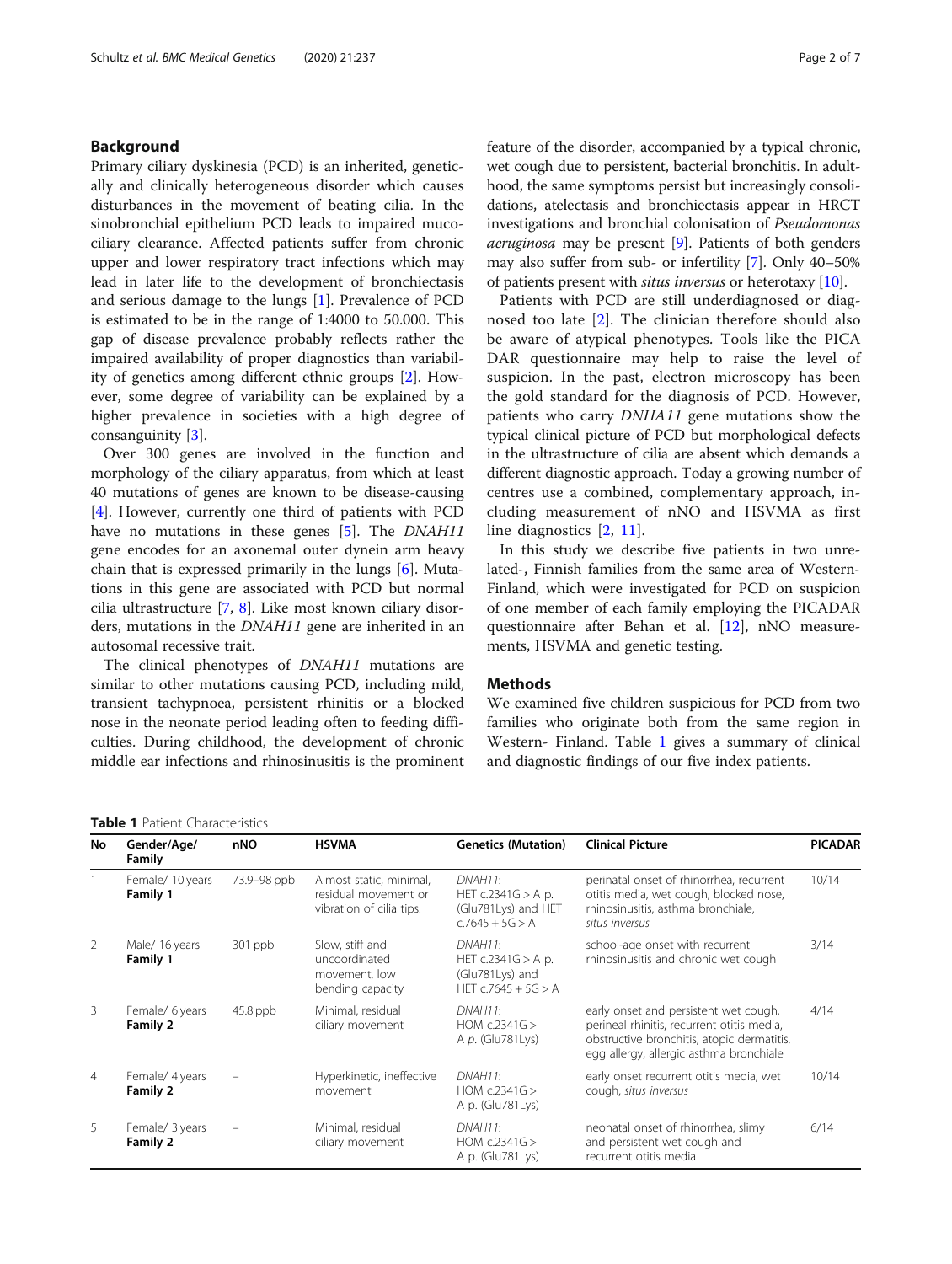#### PICADAR questionnaire

Patients were interviewed and scored for probable PCD, using the PICADAR questionnaire (see additional file [1\)](#page-5-0).

## Nasal nitric oxide analysis (nNO)

For nNO a CLD 88sp analyser equipped with a Denox 88 module for flow control was used (Eco Physics, Dürnten, Switzerland). If cooperativity was established, three consecutive trials were taken, from which the highest value was recorded. Nasal nitric oxide analysis was repeated on two different occasions.

## Collection of respiratory epithelial cells

After a two week course of oral amoxicillin-clavulanic acid, ciliary cells were obtained by brushing the inferior turbinate using an interdental brush of 0.6 mm size (Topdental Products Ltd., England, UK). Several strips of epithelial, ciliated cells were dropped into an Eppendorf tube containing the cell nourishing medium DMEM (Dulbecco's Modified Eagle Medium, Thermo Fisher Scientific Oy, Espoo, Finland). The specimen was transported in a cooled container to be analysed two hours after brushing. Before investigating the beating cilia, the medium was warmed up to 37 °C to mimic an optimal, in vivo-like environment during analysis.

## High speed video microscopy analysis (HSVMA)

The warmed up samples were evaluated under a differential-interference microscope (Zeiss, Oberkochen, Germany) at  $\times$  1000 magnification and cilia beat was recorded with a digital high-speed video (DHSV) camera (Hamamatsu Orca Flash 4.0 Hamamatsu, Japan) with a frame rate of 400 Hz. DHSV video sequences were played back frame by frame and cilia beat frequency (CBF) was determined by calculating the mean of all recorded cilia beat cycles and the cilia beating pattern (CBP) was determined by two independent expert operators. DHSV was repeated on two different occasions.

## Genetic testing

The venous blood samples of the Tampere University Hospital index patients were taken after written informed consent was obtained. The samples were sent to an accredited laboratory (Blueprint Genetics, Espoo, Finland) for gene panel analysis. Using NGS methods, the coding regions, splice junctions and selected noncoding, deep intronic variants of 36 genes associated with primary ciliary dyskinesia were analysed. The panel (The Blueprint Genetics PCD panel version 3, 2018) included sequence analysis and copy number variation analysis of the following genes: ARMC4, C210RF59, CCDC103, CCDC114, CCDC39, CCDC40, CCDC65, CCNO, CENPF, CFTR, DNAAF1, DNAAF2, DNAAF3, DNAAF5, DNAH1, DNAH11, DNAH5, DNAI1, DNAI2,

## DNAL1, DRC1, DYX1C1, GAS8, HYDIN, INVS, LRRC6, NME8, OFD1, PIH1D3, RPGR, RSPH1, RSPH3, RSPH4A, RSPH9, SPAG1 and ZMYND10.

For interpretation of sequence variants, the laboratory followed the Blueprint Genetics Variant Classification Schemes modified from the guidelines of the American College of Medical Genetics and Genomics 2015 [\[13](#page-5-0)]. Both families were referred to genetic counselling which was carried out at the Tampere University Hospital, Department of Clinical Genetics, by a clinical geneticist. Thereafter, the parents and asymptomatic siblings were tested for familial variants-, in the same laboratory.

## Exclusion of cystic fibrosis

We excluded CF by demonstration of normal sweat tests. In addition, the PCD mutation panel (Blueprint genetics, Medical Lab, Espoo, Finland) also covered frequent CFTR mutations (85% of all CF cases), making the existence of CF as a comorbidity very unlikely.

## Results

Patient 1 and 3 were examined for PCD due to a long history of wet cough and chronic otitis media. After being diagnosed positive for PCD, all other family members were investigated too, undergoing anamnestic interviewing, cilia brushings and HSVMA as well as genetic testing and nNO if applicable. Two of our patients were diagnosed with situs inversus (patient 1 and 4) but none of the patients developed bronchiectasis resulting partly in a particularly low score on the PICADAR questionnaire (see additional file [1](#page-5-0)). Also nasal polyps could not be detected. Patient 1 and 3 were diagnosed for asthma bronchiale. All patients had a history of chronic wet cough but none of the patients suffered from episodes of pneumonia. Cystic fibrosis (CF) could be excluded by sweat tests, additionally, the PCD mutation panel (Blueprint genetics, Espoo, Finland) also covered frequent CFTR mutations (85% of all CF cases), making the existence of CF as a comorbidity very unlikely. In family 1 the clinical picture of the patients differed considerably. While patient 2 had a much milder pathogeny and late onset disease with mainly recurrent episodes of rhinosinusitis and wet cough, his younger sister (patient 1) demonstrated typical early onset symptoms of PCD with chronic otitis, rhinosinusitis and chronic wet cough. Interestingly, in family 1, patient 2 showed normal values of nasal nitric oxide while his sister (patient 1) typically displayed with values under 100 ppb. The beating pattern of cilia in both patients of family 1 was highly abnormal. While patient one had static cilia, patient 2 showed minimal, stiff and uncoordinated movement of cilia. The clinical picture of PCD in the patients of family 2 (patient 3–5) was much more homogeneous than in family 1. All children had a high morbidity and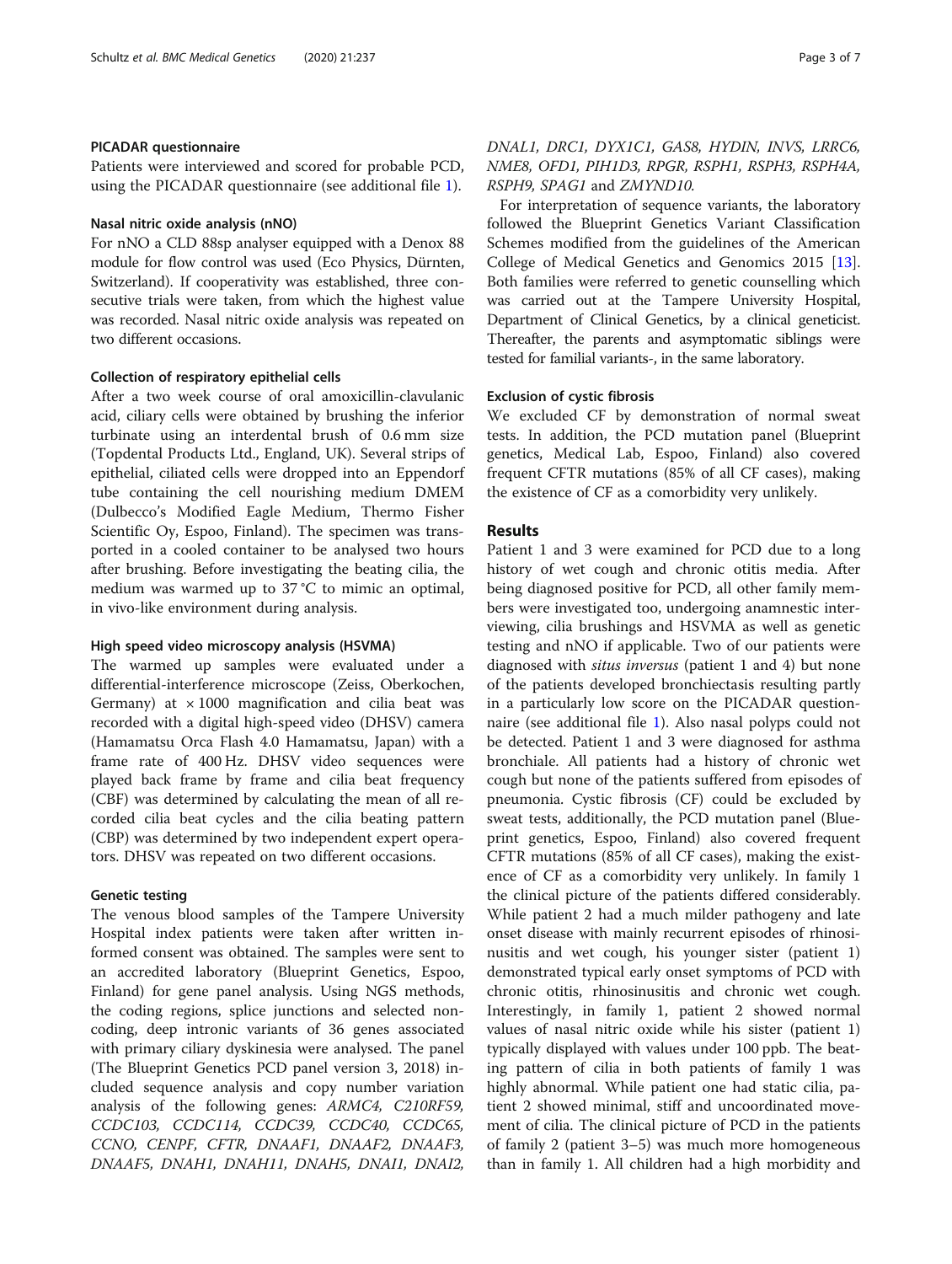<span id="page-3-0"></span>suffered from recurrent otitis media and wet cough. Patient 5 also presented with neonatal rhinorrhea and a blocked nose, leading to feeding difficulties straight after delivery. However, the ciliary beating pattern differed in the range of almost static, minimal movement (patient 3 and 5) to rapid, hyperkinetic strokes (patient 4). In family 2 only the oldest child (patient 3) was able to perform with nNO measurements and revealed typical low values as described with PCD (< 50 ppb).

The genetic testing of patients in family 1 revealed two compound heterozygous variants in the DNAH11 gene: c.2341G > A, p. (Glu781Lys) ja c.7645 + 5G > A (Fig. 1a).

All patients in family 2 were homozygous for the DNAH11 gene variant:  $c.2341G > A$ ,  $p.$  (Gly781Lys, Fig. 1b). There are 6 adult individuals heterozygous for the missense variant  $c.2341G > A$ , p. (Glu781Lys) in the Genome Aggregation Database (gnomAD). It is predicted deleterious by in silico predictions (Polyphen, SIFT). The splice region variant  $c.7645 + 5G > A$  has not been observed in the gnomAD reference population cohorts. It is predicted to weaken the adjacent splice donor site in silico predictions (Alamut Splicing). Neither of the variants have been previously reported in the literature of databases (ClinVar [[14](#page-5-0)], HGMD Professional 2020.3).

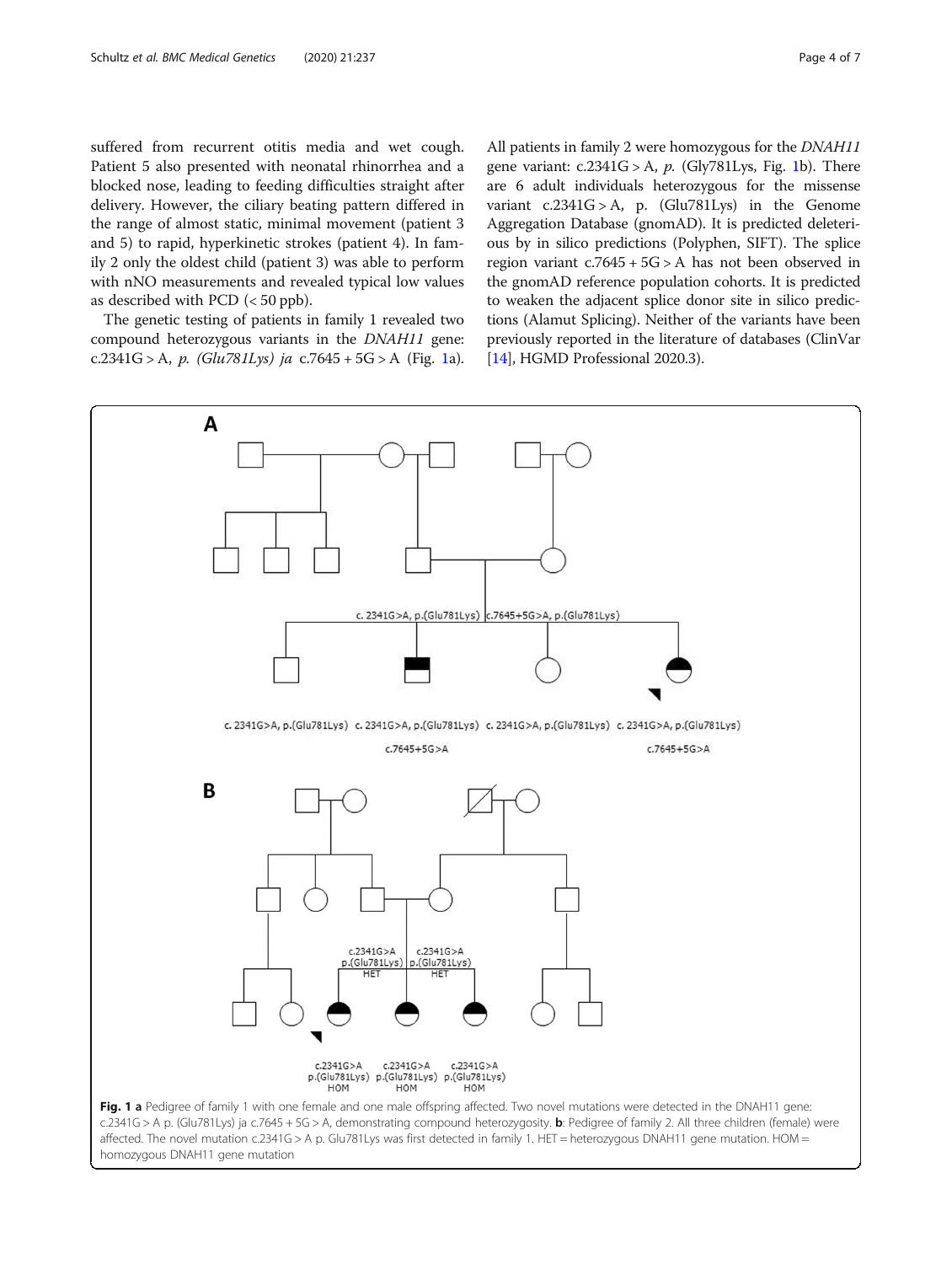## **Discussion**

Here we describe two novel variants in the DNAH11 gene causing abnormal movement of beating cilia and clinical disease of PCD in two Finnish families, originating from the same area in Finland. The laboratory classified both variants as likely pathogenic, considering the association between the gene and the patients´ phenotype, rarity in healthy control populations and in silico predicted pathogenicity.

The segregation analysis showed that the two variants occur in trans in the studied individuals (Fig. [1a](#page-3-0), b), and they were identified in trans (Fig. [1a](#page-3-0)) or homozygous (Fig. [1b](#page-3-0)) in siblings with the same phenotype. The heterozygous carriers of the c.2341G > A, p. (Glu781Lys) variant and the  $c.7645 + 5G > A$  variant were healthy and asymptomatic. Thus, the segregation of the variants supported recessive inheritance and pathogenicity of the variants in both families (Fig. [1a](#page-3-0) and b).

Consanguinity between the two families could not be established. However, all individuals heterozygous for the missense variant c.2341G > A, p. (Glu781Lys) in the Genome Aggregation Database (gnomAD) were in the Finnish control population cohort. Since Finland is considered to be genetically isolated, through the founder effect, the variant c. 2341G > A, p.(Glu781Lys) could be enriched in Finland [\[15\]](#page-5-0). Pathogenic variants of *DNAH11* have previously been reported to be truncating (66%) or missense (34%) and have been exclusively seen in patients with a clinical phenotype of PCD, normal ciliary ultrastructure and recessive inheritance [\[7,](#page-5-0) [16](#page-6-0)]. In the first family (Fig. [1](#page-3-0)a) two of 4 children were affected with compound heterozygosity and these patients showed marked variability in disease severity. The clinical course of patient 1 revealed typical features for PCD with perinatal onset and aggravating symptoms during early childhood, whereas patient 2 had a much milder course of the disease with onset just before school age suffering merely from rhinosinusitis and chronic wet cough. This patient had also a normal nitric oxide count and would probably not have been suspicious for PCD on account of his medical record or PICADAR questionnaire. Because his sister was diagnosed first, he was investigated like all other family members and appeared positive only through HSVMA and genetic testing. In the second family (Fig. [1](#page-3-0)b) all of their 3 offspring were homozygous for the mutation  $c.2341 G > A$ , p. (Glue781Lys) and had all the same severity of disease. However, during HSVMA the beating pattern differed markedly in the range of almost static, minimal movement to rapid, hyperkinetic strokes which is in concert with the observations of Schwabe and Lucas et al. [[7,](#page-5-0) [8\]](#page-5-0). Only one of the children of family 2 was cooperative enough to perform in nasal nitric oxide measurements, which were characteristically low (< 50 ppb).

Concerning the clinical phenotype of PCD up to 85% of individuals have a history of neonatal onset with unexplained respiratory distress and/or rhinorrhea [[2](#page-5-0)]. This is taken into account in the PICADAR questionnaire (see additional file [1\)](#page-5-0) which helps to raise suspicion for PCD in classical cases. If neonatal distress and situs inversus or heterotaxy are absent the score drops rapidly which probably draws the patient out of focus for PCD. Actually, only two of our five patients (patients 1 and 4) received a PICADAR score over 6/ 14. Considering further diagnostics TEM is not an option with mutations in the DNAH11 gene since this phenotype doesn't reveal morphological changes of the ciliary apparatus. In addition, an increasing number of PCD variants have been detected (at least 30% of all PCD variants) with normal ultrastructure of cilia [\[16](#page-6-0), [17\]](#page-6-0) questioning the use of TEM in first line diagnostics. Therefore, the use of nasal nitric oxide measurements as the first line diagnostic tool in suspected PCD has been suggested [\[11](#page-5-0)]. Especially in children this test demands a high degree of compliance and can be only rarely performed under the age of 6. It has also been of notice that with mutations in the DNAH11 gene, values of nasal nitric oxide might be in the normal range, as we have shown to be the case with patient 2. This has been reported also by other investigators, especially with the hyperkinetic phenotype of DNAH11 mutations. In addition, false positive results can also be observed with cystic fibrosis, nasal polyposis and acute upper airway infections [[2\]](#page-5-0). HSVMA is a good choice for first line diagnostics in PCD although it has its own pitfalls and is valuable only in experienced hands. Upper airway infections, other chronic lung diseases like asthma with nasal polyps and cystic fibrosis have an impact on beating cilia. Before the patient is investigated, he or she should be therefore treated with an oral course of antibiotics for two weeks. Most physicians use a broad-spectrum oral antibiotic like amoxicillin plus clavulanic acid or alternatively a cephalosporin to target the common respiratory pathogens. Normally beating cilia rules out PCD. In positive cases a second pathological result should be attained before proceeding to further diagnostics and treatment. Genetic testing has become easily available and prices for the analysis are dropping. At the time of diagnosis, our panel contained 36 mutations but new mutations are appearing constantly in the literature. At the present, approximately one third of diagnosed PCD patients do not have mutations in the listed genes. We therefore suggest that in cases suspicious for PCD and regardless of the score in the PICADAR questionnaire, a combination of diagnostic tools should be used implying HSVMA together with nasal nitric oxide (if possible) and genetic testing.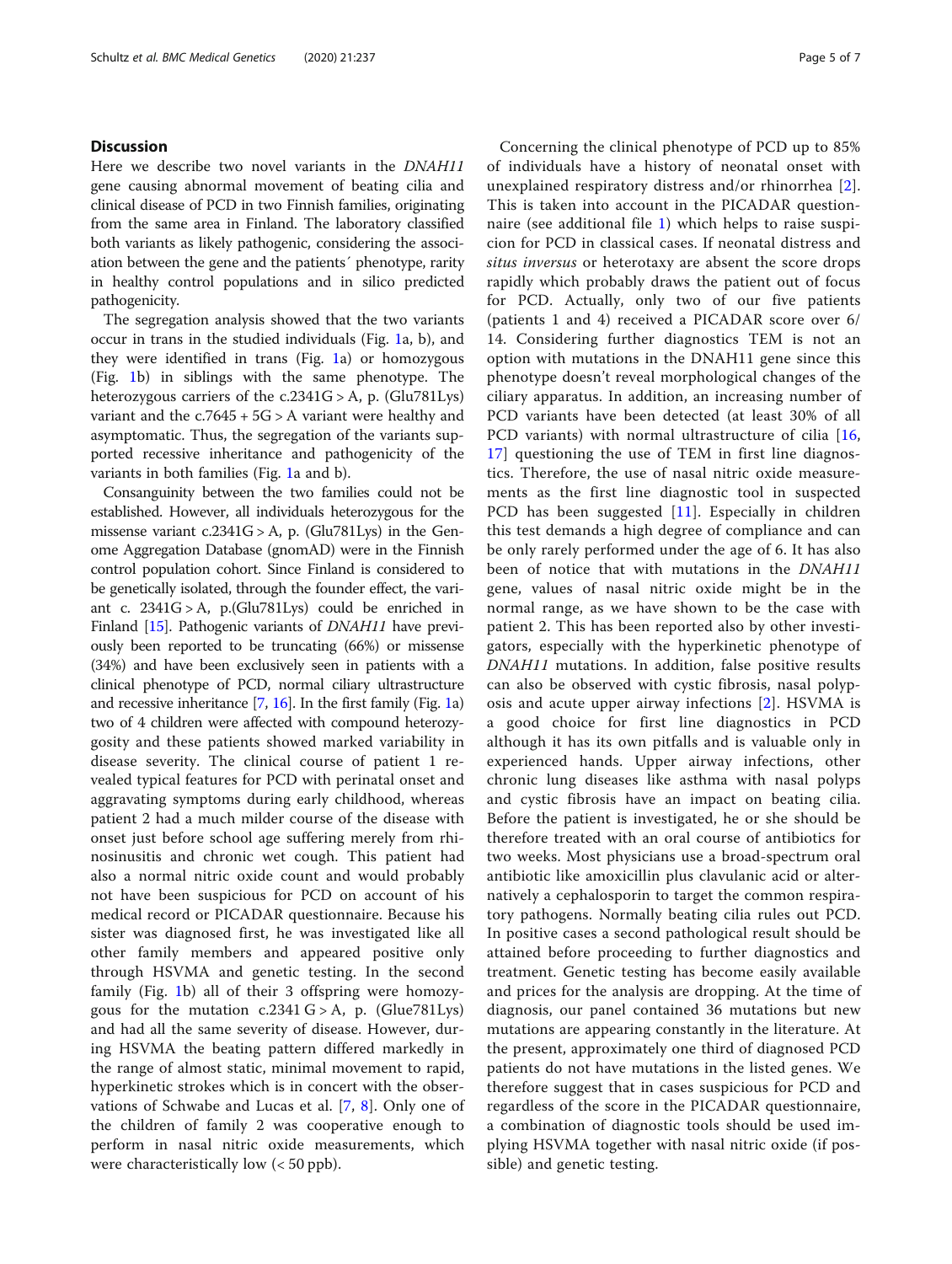## <span id="page-5-0"></span>Conclusion

This study identified two novel mutations in the DNAH11 gene which show considerable variety in the clinical picture of PCD and phenotype of beating cilia. Therefore, mutations in the DNAH11 gene may constitute a considerable diagnostic challenge with low PICA DAR scores, normal values of nasal nitric oxide measurements, hyperkinetic movements instead of static cilia and normal ultrastructure. This should remind the clinician that the clinical picture of PCD can be much milder than generally assumed and that for every child with chronic wet cough, a combination of diagnostic tools is needed to rule it out, as recommended in a recent update of guidelines [[18\]](#page-6-0).

## Supplementary Information

The online version contains supplementary material available at [https://doi.](https://doi.org/10.1186/s12881-020-01171-2) [org/10.1186/s12881-020-01171-2.](https://doi.org/10.1186/s12881-020-01171-2)

Additional file 1. PICADAR Questionnaire after Behan et al. [12].

#### Abbreviations

CILD7: Ciliary Disorder Number 7; PCD: Primary ciliary dyskinesia; DNAH11: Dynein Arm Heavy Chain 11; TEM: Transmission electron microscopy; PICADAR: PrImary CiliAry DyskinesiA Rule; CFTR: Cystic Fibrosis Transmembrane Conductance Regulator

#### Acknowledgements

First we want to thank our patients and their parents for their great interest, cooperation and consent to publish this article. Furthermore, we thank Mrs. Tiina Peromaa (CMT) for excellent technical expertise in processing the samples for HSVMA. We wish also to thank Mrs. Johanna Juvankoski (PN) for her help with nasal NO measurements and cilia brushings. Special thanks go out to Mr. Alan Brown for proof-reading the manuscript.

#### Authors' contributions

RS as the treating physician carried out the brushings, gathered all patient data and wrote the manuscript. Genetic counselling of families and expert advice concerning the genetic data, pedigree figures and corrections of the manuscript were carried out by TS. Analysis of high speed video microscopy was carried out by HL and VE who both contributed also in writing the manuscript. All authors read and approved the final manuscript.

#### Funding

For this case report no fund-raising has been carried out and there are no sponsors involved to cover expenses.

#### Availability of data and materials

All data gathered, analysed and compiled in this study are included in the manuscript. Patient videos of cilia movement and the Blueprint Genetics laboratory report are available from the corresponding author on reasonable request.

## Ethics approval and consent to participate

Written informed consent to participate was obtained from all patients. For patients under 18 years of age written informed consent was obtained from their parents. For ethical approval to investigate PCD cases the study protocol was submitted to the local Ethical Committee of the Turku University Hospital for evaluation. Permission was granted under the permission number ETMK 69–2017.

#### Consent for publication

For all our patients written informed consent was obtained to publish clinical details and/or clinical images compiled in this study. For any patient under the age of 18 written informed consent for the publication of clinical details and/or clinical images was obtained from the parents. Processing of patient data was carried out by following the EU General Data Protection Regulation (GDPR). Images or personal data which could possibly compromise the anonymity of our patients was not included.

#### Competing interests

The authors of this article have no conflict of interest concerning this publication.

#### Author details

<sup>1</sup>Tampere University Hospital, Allergy Centre, PB 2000, 33521 Tampere, Finland. <sup>2</sup> Department of Pediatrics, Turku University Hospital, Kiinanmyllynkatu 4-8, 20520 Turku, Finland. <sup>3</sup>Department of Clinical Genetics Kuopio University Hospital, PB 1, 70029 Kuopio, Finland.

## Received: 31 July 2020 Accepted: 10 November 2020 Published online: 26 November 2020

#### References

- Bush A, Chodhari R, Collins N, Copeland F, Hall P, Harcourt J, Hariri M, Hogg C, Lucas J, Mitchison HM, O'Callaghan C, Phillips G. Primary ciliary dyskinesia: current state of the art. Arch Dis Child. 2007;92:1136–40.
- 2. Werner C, Grosse Onnebrink J, Omran H. Diagnosis and management of primary ciliary dyskinesia. Cilia. 2015;4:2–9.
- 3. O'CallaghanC CP, Moya E. High prevalence of primary ciliary dyskinesia in a British Asian population. Arch Dis Child. 2010;95:51–2.
- 4. Lucas JS, Davis SD, Omran H, Shoemark A. Primary ciliary dyskinesia in the genomics age. Lancet Respir Med. 2020;8:202–16.
- 5. Horani A, Ferkol TW, Dutcher SK, Brody SL. Genetics and biology of primary Ciliary dyskinesia. Paediatr Respir Rev. 2016;18:18–24.
- 6. Whitfield M, Thomas L, Bequignon E, Schmitt A, Stouvenel L, Montantin G, Tissier S, Duquesnoy P, Copin B, Chantot S, Dastot F, Faucon C, Barbotin AL, Loyens A, Siffroi JP, Papon JF, Escudier E, Amselem S, Mitchell V, Touré A, Legendre M. Mutations in DNAH17 encoding a sperm specific Axonemal outer dynein arm heavy chain, cause isolated male infertility due Asthenozoospermia. Am J Hum Genet. 2019;105:198–212.
- 7. Schwabe GC, Hoffmann K, Loges NT, Birker D, Rossier C, de Santi MM, Olbrich H, Fliegauf M, Failly M, Liebers U, Collura M, Gaedicke G, Mundlos S, Wahn U, Blouin J-L, Niggemann B, Omran H, Antonarakis SE, Bartolini L. Primary Ciliary dyskinesia associated with Normal Axoneme ultrastructure is caused by DNAH11 mutations. Hum Mutat. 2008;29:289–98.
- 8. Lucas JS, Adam EC, Goggin CL, Jackson CL, Powles-Glover N, Patel SH, Humphreys J, Fray MD, Falconnet E, Blouin J-L, Cheeseman MT, Bartolini L, Norris DP, Lackie PM. Static respiratory cilia associated with mutations in Dnahc11/DNAH11: a mouse model of PCD. Hum Mutat. 2011;33:495–503.
- 9. Noone PG, Leigh MW, Sannuti A, Minnis SL, Carson JL, Hazucha M, Zariwala MA, Knowles MR. Primary ciliary dyskinesia: diagnostic and phenotypic features. Am J Respir Crit Care Med. 2004;169:459–67.
- 10. Kennedy MP, Omran H, Leigh MW, Dell S, Morgan L, Molina PL, Robinson BV, Minnix SL, Olbrich H, Severin T, Ahrens P, Lange L, Morillas HN, Noone PG, Zariwala MA, Knowles MR. Congenital heart disease and other heterotaxic defects in a large cohort of patients with primary ciliary dyskinesia. Circulation. 2007;115:2814–21.
- 11. Marthin JK, Nielsen KG. Choice of nasal nitric oxide technique as first-line test for primary ciliary dyskinesia. Eur Respir J. 2011;37:559–65.
- 12. Behan L, Dimitrov BD, Kuehni CE, Hogg C, Caroll M, Evans HJ, Goutaki M, Harris A, Packham S, Walker WT, Lucas J. PICADAR: a diagnostic predictive tool for primary ciliary dyskinesia. Eur Respir J. 2016;47:1103–12.
- 13. Richards S, Aziz N, Bale S, Bick D, Das S, Gastier-Foster J, Grody WW, Hegde M, Lyon E, Spector E, Voelkerding K, Rehm HL, ACMG Laboratory Quality Assurance Committee. Standards and guidelines for the interpretation of sequence variants. A joint consensus recommendation of the American College of Medical Genetics and Genomics and the Association for Molecular Pathology. Genet Med. 2015;17(5):405–24.
- 14. Landrum MJ, Lee JM, Riley GR, et al. ClinVar: public archive of relationships among sequence variation and human phenotype. Nucleic Acids Res. 2014;42:D980–5.
- 15. Kääriäinen H, Muilu J, Perola M, Kristiansson K. Genetics in an isolated population like Finland: a different basis for genomic medicine. J Community Genet. 2017;8:319–26.